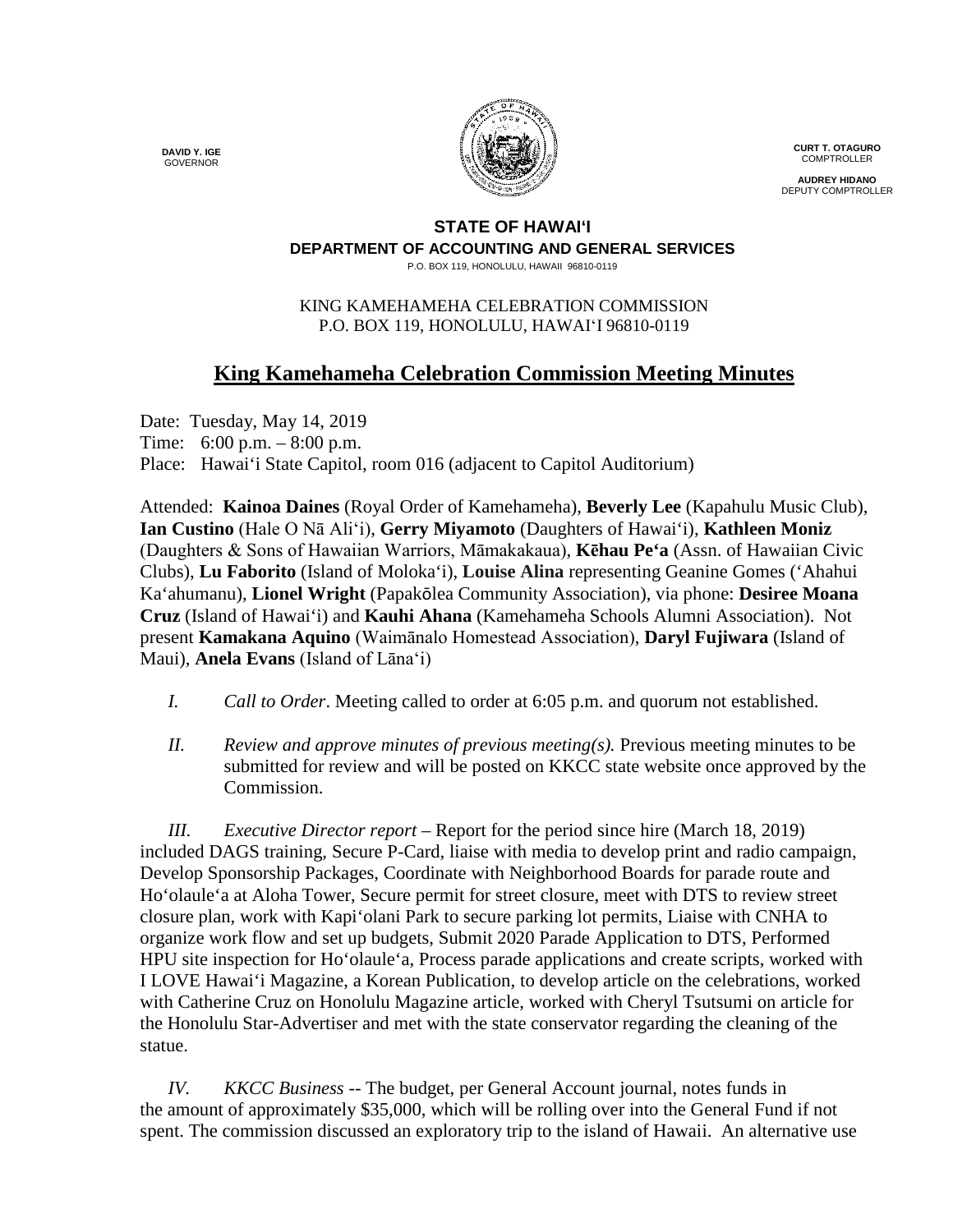of funds would be for a conference room table; commission uniforms, possibly Polo shirts or other office furniture. We will follow up with Sharon Ibara regarding the Commissioners deadlines to sunset to establish who would attend. Amy will do a doodle survey of June 22nd or 29th to determine the best date and provide the agenda.

## *a. Executive Committee report*

*i. Welcome new Commissioners* – Welcomed Gerry Miyamoto from Daughters of Hawai'i and Kauhi Ahana from Kamehameha Schools Alumni Association.

*ii. CNHA update* – We have been working closely with CNHA who have been an efficient fiscal sponsor to date. Currently contributions noted to date include \$10,000 from Kintetsu, \$5,000 from Kamehameha Schools, \$1,000 from the Royal Hawaiian Shopping Center, \$5,500 from the island of Moloka'i, Mahalo to Lu for her efforts. Southwest and Heineken are also considering contributions. It was noted that all interactions with CNHA should flow through Amy to our contact Maka, nothing directly to Maka.

- *b. Kaua'i events report* Chucky Boy Chock from the Kaua'i Museum and Kimo Perry will be holding an event in conjunction with the Kaua'i Museum this year. They may possibly include a parade in their event next year also. They will have a small event that is still evolving.
- *V.* General Parade -- Meeting will take place on May 23rd at 6 p.m. at the State Capitol in the auditorium. June 1st will be the Volunteer meeting at the State Capitol.
	- *a. Honolulu Events Committee report: i. Lei Draping Ceremony*

1. *Commission to review, edit and vote on Lei Draping ceremonial protocol* – The draft protocol for O'ahu was discussed and reviewed. Lei is 30' in length, using only natural materials, kukui nut plant materials, thread or kukui okay - no yarn in lei. We will make exceptions for State Senators, State Reps or Governors to present lei. We may expand to have the people drop off the lei in a span of at least 3 hours. Geanine will sign in lei received. We are trying to streamline by having a lei check-in area.

Kainoa will revise the proposed protocol and will resend with a deadline for additional feedback. Once finalized, this new protocol will be posted on the commission's website and distributed to various entities. Disposal date of lei will need to be determined with the State.

We will add a check-in table for the lei and we will make signage for lei check-in for VIPs. Two tents will be erected this year to provide seating for Royal Societies and a VIP area. Kainoa will be emceeing the event. Papakōlea confirmed to attend and requested to wear malo. Lionel is confirming that there would be  $4 - 6$  of his people to assist and will arrive at 1 p.m. It was noted in Kohala that they also wear malo.

Statue is being cleaned as it has not been done since the 1990s and it will also be scheduled for cleaning in the future on a regular basis by the State Foundation on Culture & the Arts.

*103rd Annual King Kamehameha Celebration Floral Parade* –

*ii. King Kamehameha Celebration Ho'olaule'a* - The reason we